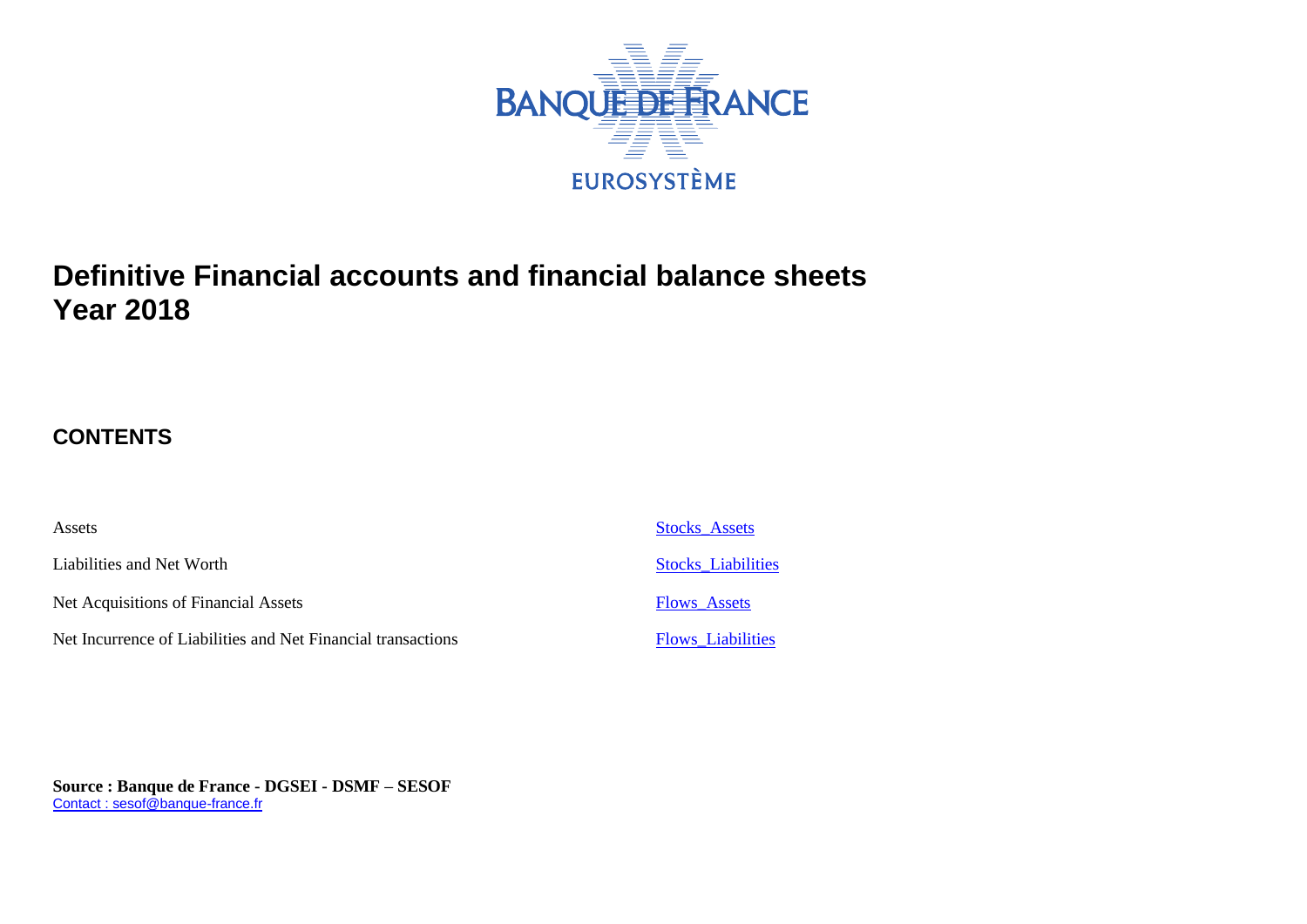### **Definitive Financial Balance Sheet**

<span id="page-1-0"></span>Stocks - Assets Year 2018

|                     |                                                                         |                                          |                                              |                           |                              |                                                                                |                      | euros millions |
|---------------------|-------------------------------------------------------------------------|------------------------------------------|----------------------------------------------|---------------------------|------------------------------|--------------------------------------------------------------------------------|----------------------|----------------|
|                     |                                                                         | S <sub>12</sub>                          |                                              | <b>S13</b>                | S <sub>11</sub>              | S <sub>1</sub> M                                                               |                      |                |
|                     |                                                                         | Financial corporations                   |                                              | General government<br>(3) | Non financial<br>coporations | Households and non<br>profit institutions<br>serving households <sup>(4)</sup> | Rest of the world    | Total          |
|                     |                                                                         | $S12K$ <sup>(1)</sup>                    | $S12M^{(2)}$                                 |                           |                              |                                                                                |                      |                |
|                     |                                                                         | Monetary financial<br>institutions (MFI) | Financial<br>corporations other<br>than MFIs |                           |                              |                                                                                |                      |                |
| F <sub>1</sub>      | Monetary gold and SDRs                                                  | 99 004                                   |                                              |                           |                              |                                                                                | 12317                | 111 321        |
| lF2                 | <b>Currency and deposits</b>                                            | 3 406 574                                | 243 087                                      | 159 453                   | 695 998                      | 1563576                                                                        | 2 160 988            | 8 2 2 9 6 7 6  |
| F <sub>21</sub>     | Currency                                                                | 10 193                                   | 1805                                         | 46                        | 13 5 36                      | 74 899                                                                         | 131 264              | 231 743        |
| F22                 | Transferable deposits                                                   | 374 821                                  | 85 2 24                                      | 147 220                   | 516 869                      | 485 384                                                                        | 255 667              | 1865 185       |
| F28                 | Interest accrued but not yet due on deposits                            | 6499                                     | 97                                           | 117                       | 1015                         | 3942                                                                           | 1637                 | 13 307         |
| F <sub>29</sub>     | Other deposits                                                          | 3015062                                  | 155 962                                      | 12 070                    | 164 578                      | 999 351                                                                        | 1772420              | 6 119 442      |
| F3                  | <b>Debt securities</b>                                                  | 1610607                                  | 1997607                                      | 53 223                    | 62 122                       | 41 631                                                                         | 2 3 2 2 4 5 3        | 6 087 643      |
| F <sub>3.</sub> S   | Short-term debt securities                                              | 357 471                                  | 77217                                        | 5742                      | 8962                         | 990                                                                            | 248 701              | 699 082        |
| F <sub>3</sub> .L   | Long-term debt securities                                               | 1 253 136                                | 1920391                                      | 47 481                    | 53 160                       | 40 641                                                                         | 2073753              | 5 388 561      |
| F <sub>4</sub>      | Loans                                                                   | 3 538 748                                | 339722                                       | 104 300                   | 1725 634                     | 10539                                                                          | 545 518              | 6 264 461      |
| F4.S                | Short-term loans                                                        | 865 992                                  | 91 4 4 1                                     | 8 1 2 9                   | 788 537                      | 2 1 8 3                                                                        | 430 541              | 2 186 823      |
| F4.L                | Long-term loans granted                                                 | 2672756                                  | 248 281                                      | 96 171                    | 937 098                      | 8 3 5 6                                                                        | 114 977              | 4 077 638      |
| F <sub>5</sub>      | Equity and investment fund shares                                       | 609853                                   | 1953955                                      | 571 284                   | 5 403 526                    | 1 429 398                                                                      | 1582438              | 11 550 455     |
| F511                | Listed shares                                                           | 133 866                                  | 517549                                       | 105 787                   | 635 304                      | 252 303                                                                        | 699 980              | 2 344 789      |
| F51M <sup>(5)</sup> | Unlisted shares and other equity                                        | 376 985                                  | 427 337                                      | 338 969                   | 4650611                      | 905 583                                                                        | 686 588              | 7 386 072      |
| F521                | Money market fund shares                                                | 46 672                                   | 157 045                                      | 16 576                    | 48 289                       | 6929                                                                           | 58 355               | 333 866        |
| F522                | Non-MMF investment fund shares                                          | 52 329                                   | 852024                                       | 109 953                   | 69 323                       | 264 583                                                                        | 137 514              | 1 485 728      |
| F6                  | Insurance, pension and standardized guarantee                           | 1656                                     | 127899                                       | 4987                      | 40 134                       | 2003617                                                                        | 22 343               | 2 200 635      |
| F61                 | Non-life insurance technical reserves                                   | 1411                                     | 127899                                       | 4 9 8 7                   | 40 134                       | 90 664                                                                         | 7 1 6 6              | 272 261        |
| F621                | Life insurance                                                          |                                          | $\cdot$                                      |                           |                              | 1 697 335                                                                      | 13523                | 1710858        |
| F622                | Retirement savings                                                      | $\cdot$                                  |                                              | $\cdot$                   |                              | 215 618                                                                        | 1654                 | 217 272        |
| F71                 | <b>Financial derivatives</b>                                            | 402 806                                  | 203 856                                      | 7746                      | $\mathbf 0$                  | $\mathbf{0}$                                                                   | 506 195              | 1 120 604      |
| F8                  | Other accounts receivable or payable                                    | 585 465                                  | 54 199                                       | 415 387                   | 1 247 237                    | 314 602                                                                        | 224 515              | 2 841 405      |
| F81                 | Trade credits and advances                                              | 495                                      | 28 3 22                                      | 64 092                    | 809 491                      | 34 447                                                                         | 149 802              | 1 086 649      |
| F89                 | Other accounts receivable/payable, excluding trade credits and advances | 584 970                                  | 25 877                                       | 351 295                   | 437 746                      | 280 155                                                                        | 74713                | 1754755        |
| F                   | <b>Total assets</b>                                                     | 10 254 713                               | 4920326                                      | 1316380                   | 9 174 650                    | 5 363 364                                                                      | 7376767              | 38 406 200     |
| <b>BF90</b>         | Financial net worth (6)                                                 | ٠                                        | $\mathbf{r}$                                 | $\cdot$                   | $\cdot$                      | $\ddot{\phantom{a}}$                                                           | $\ddot{\phantom{a}}$ |                |

NB : SDRs : Special Draft Rights ; MMFs : Money Market Funds.

(1) S12K : S121 (Central bank), S122 (Deposit taking corporations, except the Central Bank), S123 (Money market funds)

(2) S12M : S124 (Non MMF investment funds), S125 (Other financial intermediaries), S126 (Financial auxiliaries), S127 (Captive financial institutions and money lenders), S128 (Insurance corporations), S129 (Pension funds)

(3) S13 : S13111 (State Government), S13112 (Various Central Government Agencies), S1313 (local government) and S1314 (social security funds)

(4) S1M : S14 (Households) and S15 (Non-profit institutions serving households)

(5) F51M : F512 (Unlisted shares), F519 (Other equity)

(6) Assets - Liabilities

Due to rounding, the sum of the components may not add up to the aggregate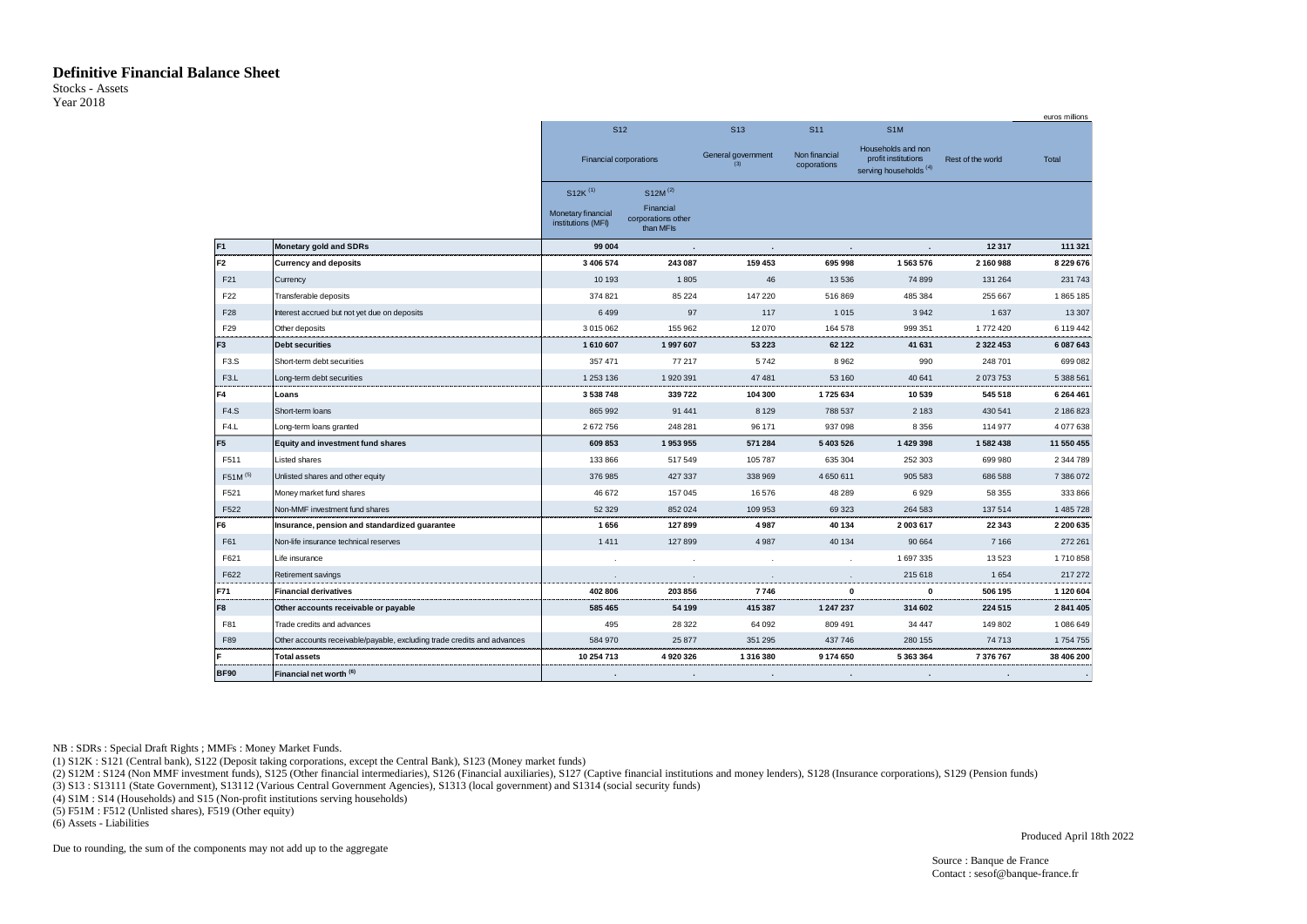#### **Definitive Financial Balance Sheet**

<span id="page-2-0"></span>Stocks - Liabilities and Net Worth Year 2018

|                     |                                                                         |                                          |                                              |                           |                              |                                                                                |                   | euros millions |
|---------------------|-------------------------------------------------------------------------|------------------------------------------|----------------------------------------------|---------------------------|------------------------------|--------------------------------------------------------------------------------|-------------------|----------------|
|                     |                                                                         | S <sub>12</sub>                          |                                              | <b>S13</b>                | S <sub>11</sub>              | S <sub>1</sub> M                                                               |                   |                |
|                     |                                                                         | <b>Financial corporations</b>            |                                              | General government<br>(3) | Non financial<br>coporations | Households and non<br>profit institutions<br>serving households <sup>(4)</sup> | Rest of the world | Total          |
|                     |                                                                         | $S12K$ <sup>(1)</sup>                    | $S12M^{(2)}$                                 |                           |                              |                                                                                |                   |                |
|                     |                                                                         | Monetary financial<br>institutions (MFI) | Financial<br>corporations other<br>than MFIs |                           |                              |                                                                                |                   |                |
| F <sub>1</sub>      | Monetary gold and SDRs                                                  | 12317                                    | $\sim$                                       | $\sim$                    |                              | $\ddot{\phantom{a}}$                                                           | 99 004            | 111 321        |
| F <sub>2</sub>      | <b>Currency and deposits</b>                                            | 6906905                                  | $\mathbf{0}$                                 | 129 557                   |                              | 0<br>$\mathbf 0$                                                               | 1 193 214         | 8 229 676      |
| F21                 | Currency                                                                | 231 739                                  | $\mathbf{r}$                                 | $\mathbf{r}$              |                              |                                                                                | $\overline{4}$    | 231 743        |
| F <sub>22</sub>     | Transferable deposits                                                   | 1563476                                  | $\mathbf 0$                                  | 124 653                   |                              | $\mathbf 0$<br>$\mathsf 0$                                                     | 177 056           | 1865 185       |
| F28                 | Interest accrued but not yet due on deposits                            | 12 2 12                                  |                                              | 233                       |                              | $\mathbf{0}$                                                                   | 861               | 13 307         |
| F <sub>29</sub>     | Other deposits                                                          | 5 0 9 4 4 7 7                            | $\mathbf 0$                                  | 4671                      |                              | 0<br>$\cdot$                                                                   | 1 015 293         | 6 119 442      |
| F <sub>3</sub>      | <b>Debt securities</b>                                                  | 1 212 716                                | 323 456                                      | 2 2 7 2 3 4 5             | 597 353                      |                                                                                | 1681773           | 6 087 643      |
| F3.S                | Short-term debt securities                                              | 215 922                                  | 76 130                                       | 154 488                   | 36 761                       |                                                                                | 215 781           | 699 082        |
| F <sub>3</sub> .L   | Long-term debt securities                                               | 996 794                                  | 247 326                                      | 2 117 858                 | 560 592                      | $\mathbf{r}$                                                                   | 1465991           | 5 388 561      |
| F4                  | Loans                                                                   | 155 535                                  | 401 242                                      | 305 286                   | 2857686                      | 1 428 196                                                                      | 1 116 517         | 6 264 461      |
| F <sub>4.</sub> S   | Short-term loans                                                        | 29 4 9 6                                 | 216 097                                      | 16 176                    | 1038385                      | 30 579                                                                         | 856 091           | 2 186 823      |
| F4.L                | Long-term loans granted                                                 | 126 040                                  | 185 144                                      | 289 110                   | 1819301                      | 1 397 617                                                                      | 260 426           | 4 077 638      |
| F <sub>5</sub>      | <b>Equity and investment fund shares</b>                                | 801 969                                  | 1609980                                      | 47 392                    | 6 830 454                    | 10 100                                                                         | 2 250 559         | 11 550 455     |
| F511                | Listed shares                                                           | 115 422                                  | 84 135                                       | $\cdot$                   | 1701230                      |                                                                                | 444 001           | 2 344 789      |
| F51M <sup>(5)</sup> | Unlisted shares and other equity                                        | 359 111                                  | 326 523                                      | 47 392                    | 5 129 225                    | 10 100                                                                         | 1513721           | 7 386 072      |
| F521                | Money market fund shares                                                | 327 435                                  |                                              |                           |                              |                                                                                | 6431              | 333 866        |
| F522                | Non-MMF investment fund shares                                          | $\cdot$                                  | 1 199 322                                    | $\blacksquare$            |                              |                                                                                | 286 406           | 1 485 728      |
| F6                  | Insurance, pension and standardized guarantee                           | ×                                        | 2 200 391                                    | 244                       |                              |                                                                                | $\epsilon$        | 2 200 635      |
| F61                 | Non-life insurance technical reserves                                   | $\cdot$                                  | 272 261                                      |                           |                              |                                                                                |                   | 272 261        |
| F621                | Life insurance                                                          |                                          | 1710858                                      |                           |                              |                                                                                | $\cdot$           | 1710858        |
| F622                | Retirement savings                                                      | $\cdot$                                  | 217 272                                      | $\cdot$                   |                              | $\sim$                                                                         | $\sim$            | 217 272        |
| F71                 | <b>Financial derivatives</b>                                            | 373 336                                  | 253 695                                      | 11 0 20                   | 162                          | $\mathbf 0$                                                                    | 482 391           | 1 120 604      |
| F <sub>8</sub>      | Other accounts receivable or payable                                    | 584723                                   | 75 196                                       | 395 610                   | 1 001 170                    | 238778                                                                         | 545 927           | 2 841 405      |
| F81                 | Trade credits and advances                                              | 26 905                                   | 28 167                                       | 35 111                    | 836 089                      | 42 689                                                                         | 117688            | 1 086 649      |
| F89                 | Other accounts receivable/payable, excluding trade credits and advances | 557817                                   | 47 0 29                                      | 360 499                   | 165 082                      | 196 089                                                                        | 428 239           | 1754755        |
| F.                  | <b>Total liabilities</b>                                                | 10 047 501                               | 4863960                                      | 3 161 456                 | 11 286 826                   | 1677073                                                                        | 7 369 384         | 38 406 200     |
| <b>BF90</b>         | Financial net worth <sup>(6)</sup>                                      | 207 212                                  | 56 366                                       | $-1845076$                | $-2$ 112 176                 | 3686290                                                                        | 7383              | 0              |

NB : SDRs : Special Draft Rights ; MMFs : Money Market Funds.

(1) S12K : S121 (Central bank), S122 (Deposit taking corporations, except the Central Bank), S123 (Money market funds)

(2) S12M : S124 (Non MMF investment funds), S125 (Other financial intermediaries), S126 (Financial auxiliaries), S127 (Captive financial institutions and money lenders), S128 (Insurance corporations), S129 (Pension funds)

(3) S13 : S13111 (State Government), S13112 (Various Central Government Agencies), S1313 (local government) and S1314 (social security funds)

(4) S1M : S14 (Households) and S15 (Non-profit institutions serving households)

(5) F51M : F512 (Unlisted shares), F519 (Other equity)

(6) Assets - Liabilities

Due to rounding, the sum of the components may not add up to the aggregate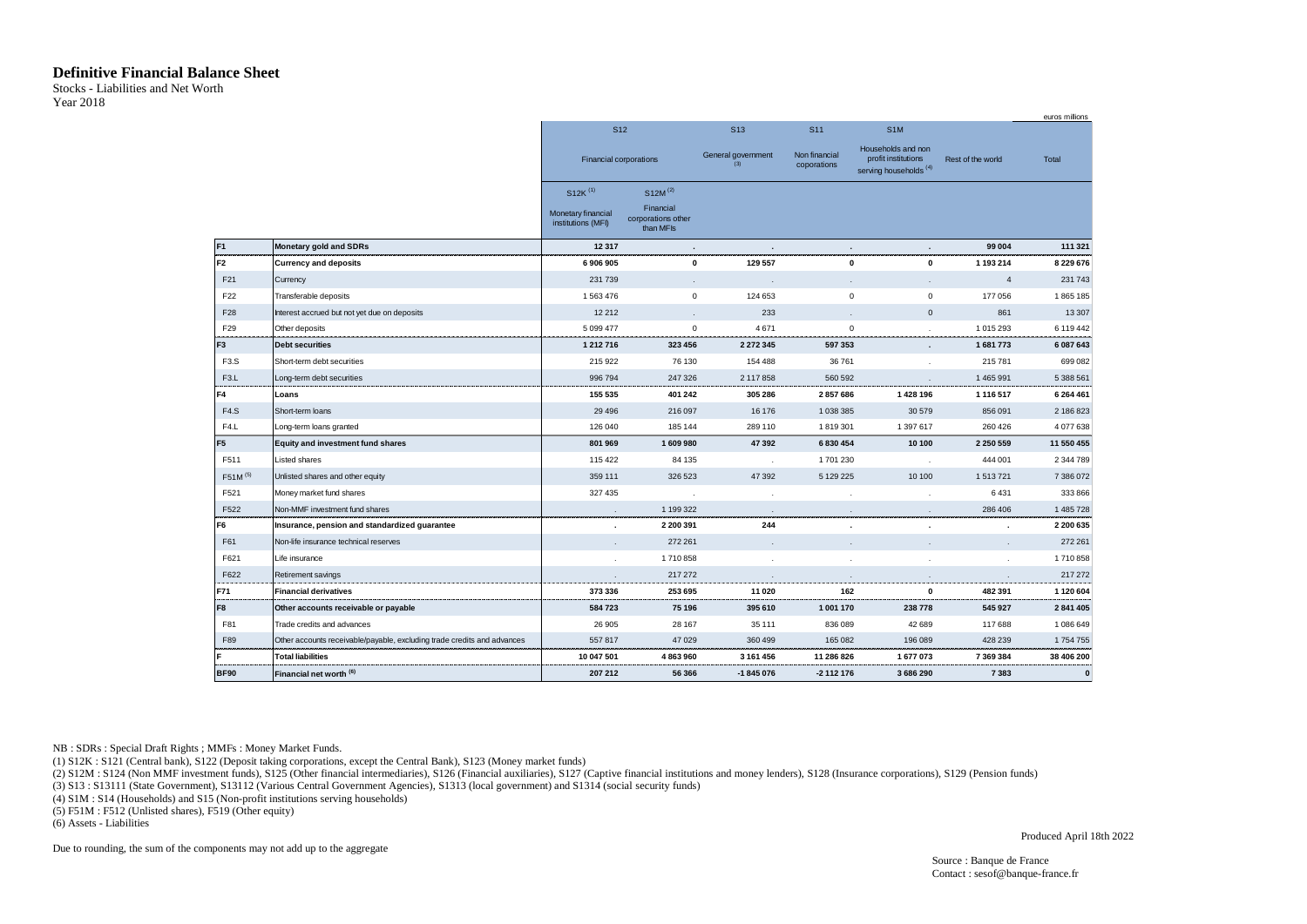#### **Definitive Financial Account**

<span id="page-3-0"></span>Net Acquisitions of Financial Assets Year 2018

|                     |                                                                         |                                          |                                                          |                           |                              |                                                                                |                   | euros millions |
|---------------------|-------------------------------------------------------------------------|------------------------------------------|----------------------------------------------------------|---------------------------|------------------------------|--------------------------------------------------------------------------------|-------------------|----------------|
|                     |                                                                         | S <sub>12</sub>                          |                                                          | <b>S13</b>                | S <sub>11</sub>              | S <sub>1</sub> M                                                               |                   |                |
|                     |                                                                         | <b>Financial corporations</b>            |                                                          | General government<br>(3) | Non financial<br>coporations | Households and non<br>profit institutions<br>serving households <sup>(4)</sup> | Rest of the world | Total          |
|                     |                                                                         | S12K <sup>(1)</sup>                      | $S12M^{(2)}$                                             |                           |                              |                                                                                |                   |                |
|                     |                                                                         | Monetary financial<br>institutions (MFI) | Financial<br>corporations other<br>than MF <sub>Is</sub> |                           |                              |                                                                                |                   |                |
| F <sub>1</sub>      | <b>Monetary gold and SDRs</b>                                           | 43                                       | $\sim$                                                   | $\sim$                    | $\sim$                       | $\cdot$                                                                        | $\mathbf{0}$      | 43             |
| F <sub>2</sub>      | <b>Currency and deposits</b>                                            | $-8208$                                  | 6894                                                     | 12 035                    | 29 987                       | 68 009                                                                         | 164 405           | 273 122        |
| F21                 | Currency                                                                | 203                                      | 141                                                      | $-2$                      | 1 0 5 8                      | 5852                                                                           | 4 0 4 7           | 11 299         |
| F <sub>22</sub>     | Transferable deposits                                                   | $-10555$                                 | 13637                                                    | 14 4 4 1                  | 33 990                       | 34 051                                                                         | $-17321$          | 68 243         |
| F <sub>28</sub>     | Interest accrued but not yet due on deposits                            | $-165$                                   | $\mathbf{0}$                                             | $-3$                      | 5                            | $\overline{7}$                                                                 | 422               | 266            |
| F <sub>29</sub>     | Other deposits                                                          | 2 3 0 9                                  | $-6884$                                                  | $-2401$                   | $-5066$                      | 28 0 9 9                                                                       | 177 257           | 193 314        |
| F3                  | <b>Debt securities</b>                                                  | 134 175                                  | 27 673                                                   | -4 233                    | 3590                         | $-4766$                                                                        | 40 689            | 197 127        |
| F <sub>3.</sub> S   | Short-term debt securities                                              | 5 3 5 9                                  | 14792                                                    | 1411                      | $-1068$                      | $-950$                                                                         | $-36595$          | $-17052$       |
| F <sub>3</sub> .L   | Long-term debt securities                                               | 128 816                                  | 12881                                                    | $-5644$                   | 4658                         | $-3816$                                                                        | 77 284            | 214 179        |
| F4                  | Loans                                                                   | 326 722                                  | 35 512                                                   | $-2516$                   | 104 908                      | 150                                                                            | 44 135            | 508 913        |
| F4.S                | Short-term loans                                                        | 152 751                                  | 21 3 8 2                                                 | $-1199$                   | 44 810                       | 144                                                                            | 35 7 7 1          | 253 660        |
| F4.L                | Long-term loans granted                                                 | 173 971                                  | 14 130                                                   | $-1317$                   | 60 098                       | 6                                                                              | 8 3 6 4           | 255 252        |
| F5                  | Equity and investment fund shares                                       | $-20887$                                 | 10 002                                                   | 11 244                    | 149 863                      | 12 217                                                                         | 12 5 20           | 174 958        |
| F511                | Listed shares                                                           | $-28731$                                 | $-35645$                                                 | 871                       | 89709                        | 6 1 9 9                                                                        | 4 1 1 0           | 36 512         |
| F51M <sup>(5)</sup> | Unlisted shares and other equity                                        | 15 980                                   | 35 7 25                                                  | 2 3 5 8                   | 82 276                       | 8897                                                                           | 18 070            | 163 306        |
| F521                | Money market fund shares                                                | $-6749$                                  | $-4581$                                                  | 953                       | $-18554$                     | $-1442$                                                                        | 12913             | $-17459$       |
| F522                | Non-MMF investment fund shares                                          | $-1387$                                  | 14 502                                                   | 7 0 61                    | $-3568$                      | $-1436$                                                                        | $-22572$          | $-7400$        |
| F6                  | Insurance, pension and standardized guarantee                           | -75                                      | 10 256                                                   | $-35$                     | $-55$                        | 35 328                                                                         | 1407              | 46 826         |
| F61                 | Non-life insurance technical reserves                                   | $-3$                                     | 10 25 6                                                  | $-35$                     | $-55$                        | $-194$                                                                         | 1445              | 11 4 14        |
| F621                | Life insurance                                                          |                                          |                                                          |                           | $\cdot$                      | 28 0 88                                                                        | 31                | 28 119         |
| F622                | Retirement savings                                                      | $\cdot$                                  |                                                          | $\cdot$                   | $\epsilon$                   | 7434                                                                           | $-69$             | 7 3 6 5        |
| F71                 | <b>Financial derivatives</b>                                            | 732 350                                  | 84 251                                                   | 1 2 0 9                   | $\mathbf 0$                  | $\mathbf{0}$                                                                   | 99 493            | 917304         |
| F8                  | Other accounts receivable or payable                                    | $-131477$                                | 4783                                                     | 2587                      | $-4200$                      | $-17869$                                                                       | $-21097$          | -167 273       |
| F81                 | Trade credits and advances                                              | $-106$                                   | 2039                                                     | 1 1 9 5                   | 31 834                       | 2 1 6 1                                                                        | 2 3 0 9           | 39 4 33        |
| F89                 | Other accounts receivable/payable, excluding trade credits and advances | $-131372$                                | 2743                                                     | 1 3 9 2                   | $-36034$                     | $-20030$                                                                       | $-23406$          | $-206706$      |
| F                   | <b>Total assets</b>                                                     | 1032643                                  | 179 371                                                  | 20 291                    | 284 093                      | 93 069                                                                         | 341 553           | 1951020        |
| B9F                 | Net financial transactions <sup>(6)</sup>                               |                                          | ٠                                                        | $\sim$                    |                              | $\bullet$                                                                      | $\sim$            |                |

NB : SDRs : Special Draft Rights ; MMFs : Money Market Funds.

(1) S12K : S121 (Central bank), S122 (Deposit taking corporations, except the Central Bank), S123 (Money market funds)

(2) S12M : S124 (Non MMF investment funds), S125 (Other financial intermediaries), S126 (Financial auxiliaries), S127 (Captive financial institutions and money lenders), S128 (Insurance corporations), S129 (Pension funds)

(3) S13 : S13111 (State Government), S13112 (Various Central Government Agencies), S1313 (local government) and S1314 (social security funds)

(4) S1M : S14 (Households) and S15 (Non-profit institutions serving households)

(5) F51M : F512 (Unlisted shares), F519 (Other equity)

(6) Assets - Liabilities

Due to rounding, the sum of the components may not add up to the aggregate